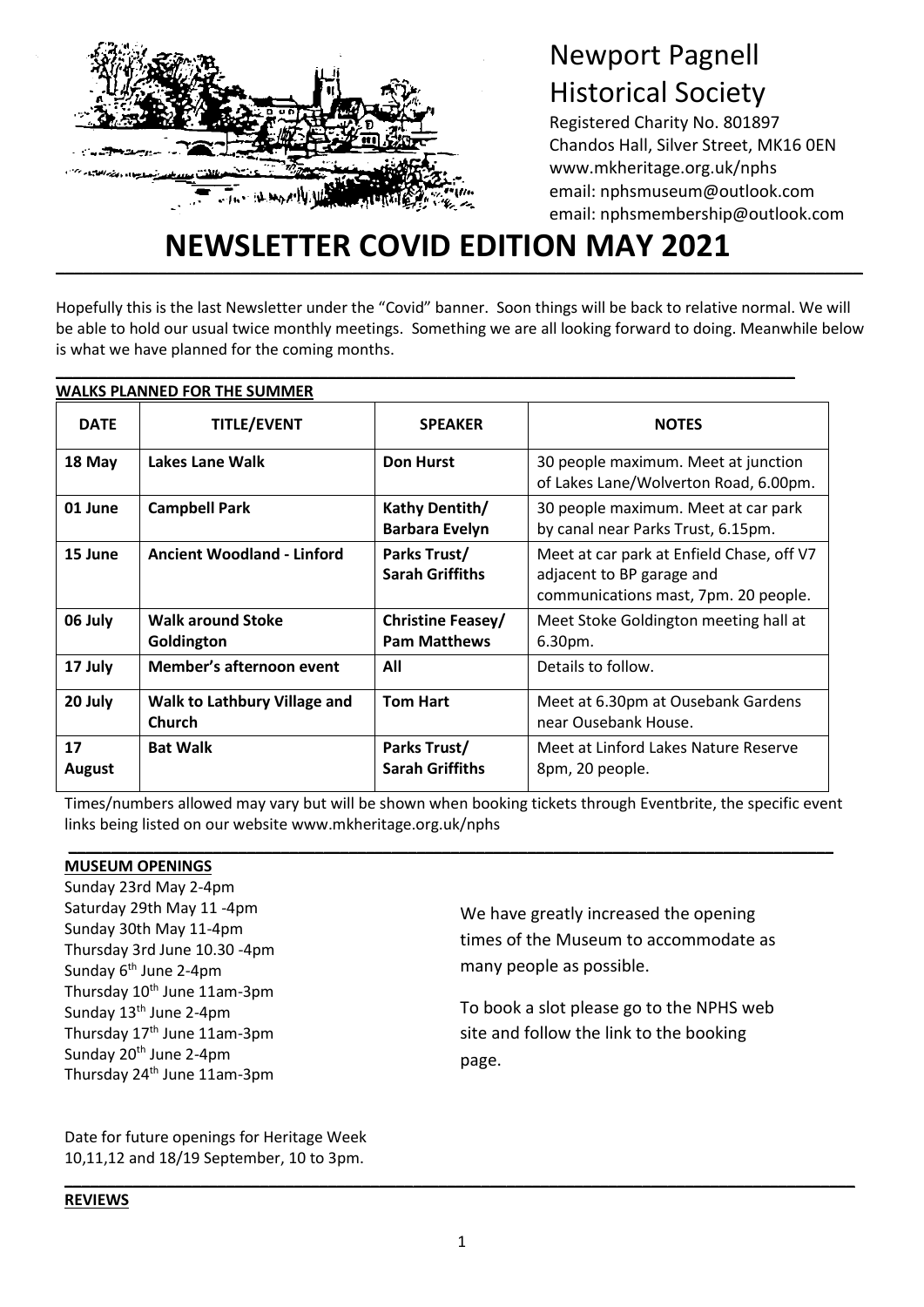# **Georgian Olney – A Time Traveller's Guide - Tuesday 2nd February**

Tom Jones talked about the great changes that happened during the 1700s – The population of England & Wales was 5 million in 1700, increasing to 8 million in 1800. There was massive urbanisation, lots of people moving away from rural communities for the first time.

Coal became widely used, instead of wood, which was in short supply. Cooking was more efficient, but thicker pots had to be used. The fires caused places to be dirtier, so there was a lot more cleaning needed. Poorer people couldn't keep up with it, and the phrase "the great unwashed" may have come from this time.

A coal seam was found in Olney, but it was not worth mining.

The first coffee house was established in London in 1652. People also began to drink chocolate; and Chinese black and green teas were seen as medicinal.

A lot of changes for our ancestors! Interesting talk. **KD**

# **AGM held on the Tuesday 2nd March**

This event was carried out via Zoom. Approx. 40 members were able to join us.

All the usual formalities were carried out. Introduction from the President, followed by reports from the Chairman, Hon Secretary, Treasurer and Archivist. All the committee was re-elected with the exception of Kathy Dentith who has stepped down. The committee, on behalf of the Society, have thanked her for all her help and service over the last few years. We have since been joined by Danielle Whitton.

If you would like a copy of the minutes, please email the Society or ask a Committee Member.

The AGM was followed by a picture quiz devised and presented by Don Hurst. Don had photographed places around Newport which the participants had to identify. A testing and fun way to end the evening. **SP**

# **The Battle of Northampton – Tuesday 16th March**

What an amazing talk from Geoff Morris, the research that was needed was also amazing, not something you could do in an afternoon.

The talk was a potted history of the War of Roses, as everyone knows fought between two branches of the Plantagenet family, the Red Rose of Lancaster and the White Rose of York and fought between 1455-1485/87 (depending on who you are reading)

The war was about which house would rule, sides changed many times, you could find yourself on the winning side one moment and then on the losing side with all the consequences that caused, some parties even changing sides mid-battle. At one time we had 2 Kings.

Geoff said unlike the Civil War, this war was not countrywide, intensive battles but most of the country was unaffected. One of the most fierce battles was at Towton in Yorkshire, one of the most bloodiest battles on English soil, both sides deciding to give no quarter and they didn't. It is said the river ran red with men either dying from severe wounds or drowning as the Lancastrians fled. The battle was fought on Palm Sunday, in snowy weather, with the House of York being victorious.

The conflict was settled finally at the Battle of Bosworth when Henry V11 defeated Richard 111 leading to the Tudor dynasty. YS

#### **I'm not really old, it's those tablets! - Tuesday 6 th April**

When we signed in on the Zoom meeting we did not know what to expect. But as Hugh Granger was the speaker we knew it would be enjoyable, and we were not disappointed. He entertained us for 45 minutes with a string of funny stories and jokes. Here are just a few of them.

A farmer's wife was so fed up with her husband always to be found tinkering with his tractors in the shed, she gave him an ultimatum. It was either they go, or she would. The farmer reluctantly got rid of all the old tractors. As a reward and thank you his wife booked to take him to his favourite restaurant. When they arrived they found it crowded and full of cigarette smoke. The wife was ready to leave but the farmer said he could deal with it. He poked his head in the door and inhaled several times and the smoke was cleared. His amazed wife asked how he had managed to do that. He replied "It's easy for an ex-tractor fan"

A man called his dog five miles. When asked "why" he explained that his Doctor said he had to do more exercise. Now he could truthfully tell the doctor that he walks "five miles' twice a day.

Driving along a country road one day a man was over taken by a three-legged chicken. Amazed he followed it into a farm yard. Seeing the farmer, he inquired about it. The farmer explained that he, his wife and son all liked the leg of roast chicken. So his son had genetically modified a chicken to have the three legs. The man then asked "How does it taste" to which the farmer replied "We don't know we haven't been able to catch it".

Finally, Hugh said that every man over the age of 50 is encouraged to take Statins. He takes them but when you read the leaflet inside it says they may cause blurred vision, weight gain, hair loss, stiff joints. and memory loss. You see……I'm not really old – it's those tablets. **SP**